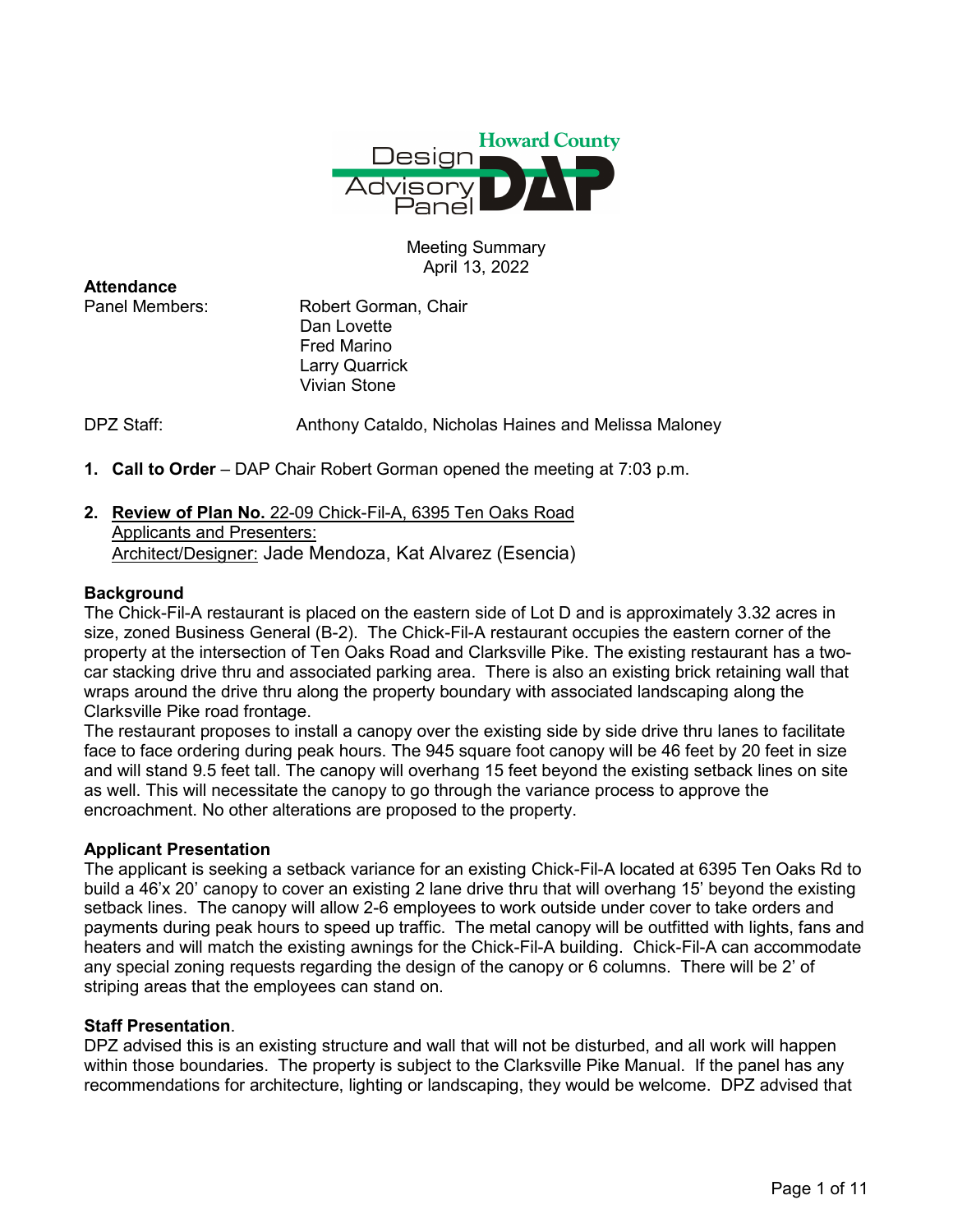the applicant is seeking a setback variance for the canopy. DPZ actions tonight do not supersede the hearings examiner review of the project.

# **DAP Questions and Comments**

## **Site Design**

DAP inquired if the canopy was protruding into the right of way or the set back.

The applicant advised it is only protruding into the set back, but the canopy is matching the existing deck.

DAP asked if the existing light pole next to the wall will be relocated.

The applicant advised that the light pole will remain, and it exists outside the proposed canopy. The applicant also mentioned that there will be additional lighting provided inside of the canopy.

## **Landscape**

DAP inquired if there was vegetation or landscape adjacent to the edge of the canopy.

The applicant advised that the existing vegetation will not be disturbed. There is currently a brick wall with Arborvitae planted alongside it.

DAP suggested to add more landscaping to the 4 Arborvitae along the wall on Route 108 to create a real screen as it appears very stark.

## **Architecture**

DAP inquired if this canopy is the same as the other Chick-Fil-A stores.

The applicant advised that this is a prototype

DAP commented that the design seems straightforward and the materials and aesthetic of the steel canopy match the existing building style and design.

## **DAP Motions for Recommendations**

1. DAP Member Larry Quarrick made the following motion: That the applicant considers enhancing the evergreen buffer along the wall to provide more screening. DAP Chair Robert Gorman seconded. Vote: 5-0

#### **3. Review of Plan No.** 22-11 Annapolis Junction Residential Building and Hotel, 10140 Junction Drive Applicants and Presenters:

Owner/Developer: St Johns Properties Engineers: Mark Johnston, Carl Gutshick (GLW) **Builder: Neil Greenberg (Somerset Construction)** Architects: Faik Tugberk, Chong Cho (Architects Collaborative Inc.)

## **Background**

The roughly 2.29-acre site is comprised of remaining Parcels D & F, zoned TOD, which is in the southeast quadrant of Dorsey Run Road and Henkels Lane. The TOD (Transit Oriented Development) zone allows for the development of multi-use centers, office, and high-density residential development that are located and designed for safe and convenient pedestrian access by commuters using the MARC Trains and other public transit links. The two parcels are the last remaining undeveloped pieces of the Annapolis Junction project. The Annapolis Junction development was last reviewed by the DAP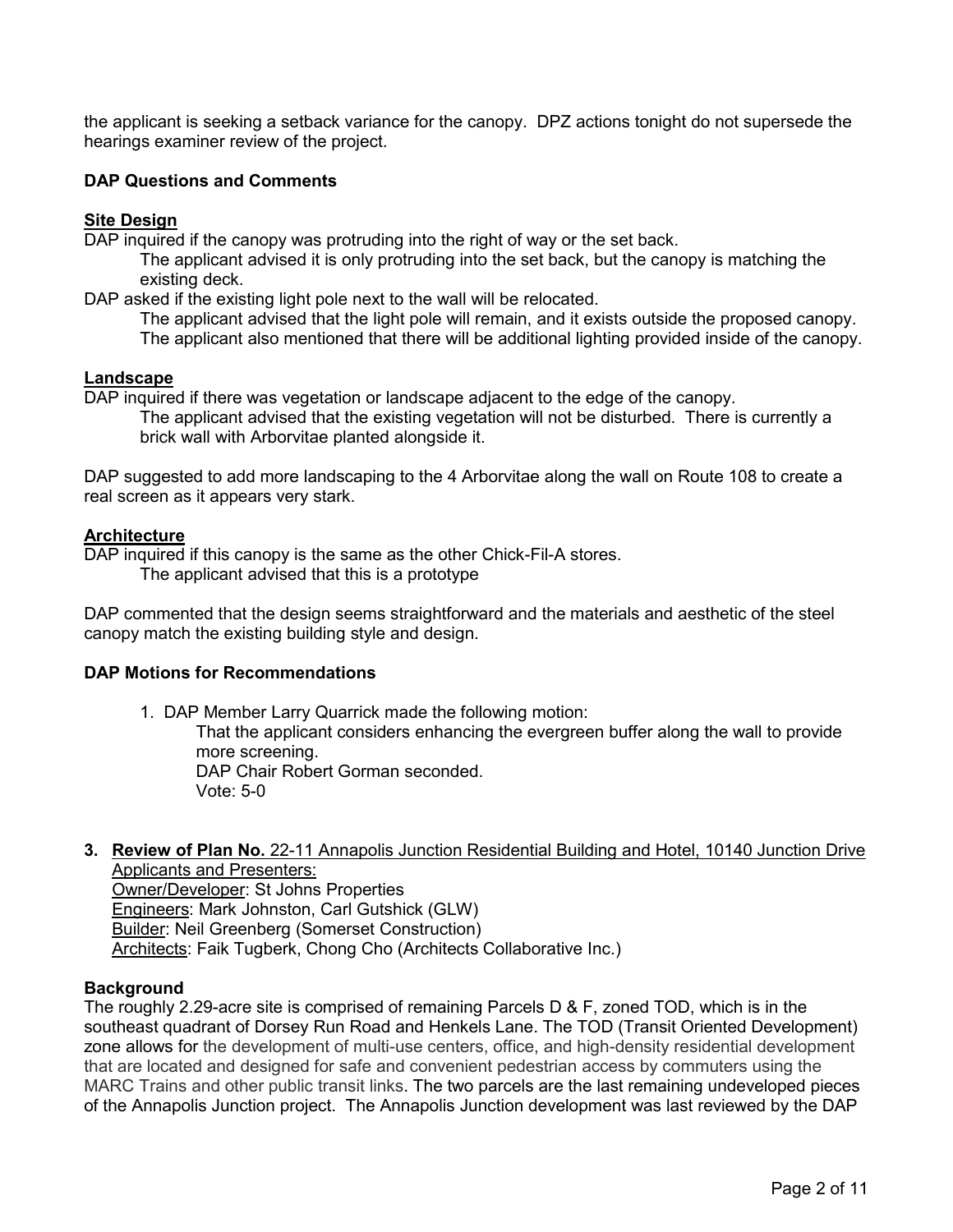in 2013 for the main residential, office, hotel, and retail buildings with their associated garages. Parcels D & F were initially slated to have a retail building on parcel D and a 6-story hotel on Parcel F. In April 2021 council bill (CB7-2021) was approved which would allow for a building within 750' of a MARC station to exceed 100' and up to 180' under certain circumstances. The applicants have submitted the revised proposal to take advantage of the newly established guidelines.

This project proposal revises the two buildings on Parcels D & F in the original plan. The new layout will construct two towers connected by a shared lobby and first floor restaurants. The two towers will consist of a 16-floor residential building (295 units) and a 11-story hotel (108 guest rooms). A new 5 story parking garage will also be constructed adjacent to the existing garage to provide additional parking. The existing parking structure to the south will also be revised to include parking on a partial third story.

## **Applicant Presentation**

This site currently contains a 416-unit apartment & midrise wrap configuration building, 101,000 square foot office space that is 88% leased and a 5400-retail site with 3 restaurants. There is also a 700 space intermodal parking garage that serves the Savage Marc train, 2 regional bus lanes and is a pickup point for Ft. Meade and NSA. Two approved components that are not built yet include a 14,000 square foot retail building and a 150-room hotel. The applicant was granted 180' building height to create a signature building in order to increase residential density. The site plan revision includes a single building with 2 towers and a shared podium lobby and 2 restaurants on either end. The first tower will include 108 hotel rooms and the second tower is 133' and will have 295 residential apartments. The site is located at the southeastern end of Howard County and borders the railroad tracks and sits down from Rt 32.

This site will be built as a modular (beehive) structure to expedite building. The 16-story residential building on the left will have 12' wide modules. A 1-bedroom apartment is 2 modules (24' wide) and a 2-bedroom apartment will have 3 modules (36' wide). The 11-story hotel on the right will have 14' wide modules. The modules will be fully built offsite and then erected with a crane.

A parking lot addition will be added to the existing parking garage in the bottom left of the site to accommodate more parking. The infrastructure at this site is all in place except for some sewer that needs to be rerouted and reconfiguration of the drive lanes.

The building will be visible from all sides and the 2 towers are designed to play off each other. The second floor of the hotel will have common amenities including a fitness room, community room, indoor/outdoor pool and an outdoor deck. The restaurant below will have an outdoor eating space. There is a lot of industrial activity in the area around the site. The 2 volumes of the building will be set at an angle to provide different views and relationships between the 2 structures. Each side of the building has slightly different articulation. The arrival elevation is transparent and welcoming and there will be a large canopy at the drop off. Interest was added to every façade except for the 2 facades facing each other. The end facades will have signage, especially since the hotel needs recognition.

## **Staff Presentation**.

DAP reviewed the plan for Annapolis Junction in 2013. This 2.9-acre site is a combined site of E & F parcels which is zoned TOD and is within the Rt 1 corridor. The site has direct access to the Marc Station which is adjacent to the existing garage structure. In April 2021 CB7 bill allowed the increased height of the building for the proposed hotel and residential structure with restaurants on the 1<sup>st</sup> floor. The applicants will also be adding a new 5 story parking garage. DPZ would like DAP to evaluate and make recommendations on the orientation, layout and configuration of the site plan and new structure to ensure the new building fits within the design context of the Annapolis Junction project. DPZ would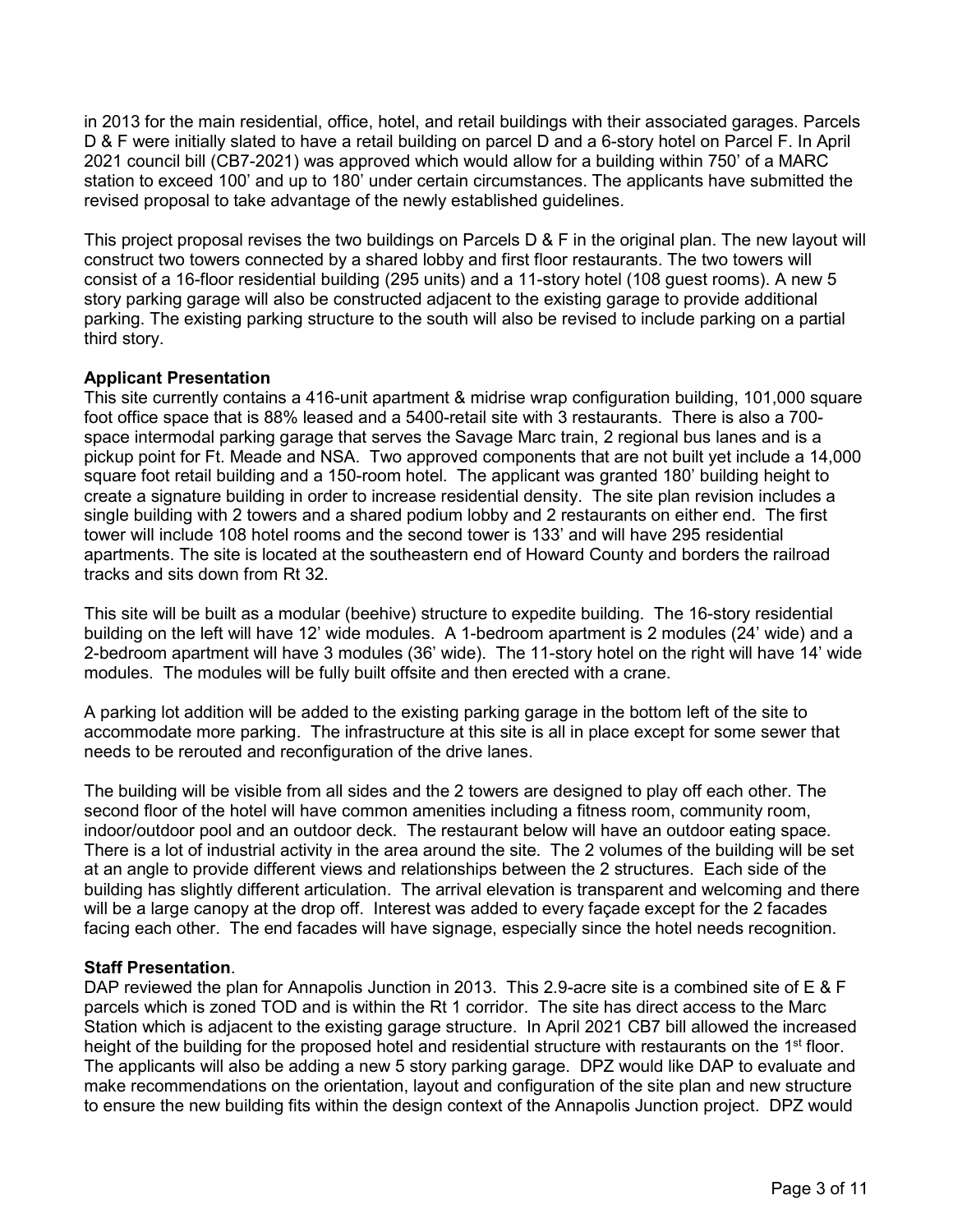like recommendations on the design as it interfaces with the nearby Marc station as well as the road layout, architecture, landscaping and surrounding amenities.

# **DAP Questions and Comments**

## **Site Design**

The applicant advised that the streetscape including street lights and street trees has not changed since the original SDP.

DAP asked about the distance between southern face of the building adjacent to the parking structure and asked if the lower units would be getting any sunlight.

The applicant responded that the parking garage is tiered to not encumber the lower units. The new garage addition is on the hotel edge where the rooms begin higher in elevation. It was also noted that the garage was constructed high enough to provide some measure of buffer and noise reduction from the adjacent rail line.

## **Overall**

DAP commented that this is an interesting site with so many different building types and it is a very urban building in the middle of suburbia. The other residential and office buildings are very suburban, but the new building is very attractive.

## **Parking**

Regarding orientation, DAP questioned the proximity of the building to the parking garage and if the lower units will have enough daylight as they seem very close together.

The applicant responded that there is 60' between the structures. Also, the applicant bumped up the first floor of the building so those units would not be hampered by the parking garage and the parking garage in that area is not as tall as the addition. There is also a skybridge connecting the parking garage to the second level. The parking garage acts as a good buffer with the industrial rail line and they are below the decibel requirement.

DAP inquired if elevators will be included in the parking garage.

The applicant advised that they have elevators in the garage now but are adding a new one by the skybridge

DAP commented that they liked the pedestrian walkway from the garage to the building.

## **Amenity Space**

DAP inquired what amenities the residents will have living in this very dense space and commented it would be nice to have rooftop space.

The applicant advised they will have an open terrace at the penthouse that wraps around the party room. Also, there will be an outdoor deck that wraps around the indoor/outdoor pool area on the second floor of the hotel. These amenity spaces will be shared by the apartment and the hotel residents. The apartment residents can order room service from both restaurants.

The applicant advised that the site will have a semi enclosed skybridge and half will include a dog run with artificial turf with drainage underlayment.

#### **Stormwater Management**

DAP inquired if the applicant will have full control over the sediment basin.

The applicant advised they have full control. The sediment basin is owned by MDOT, but the applicant has included in the covenants that they will cover the costs of all maintenance and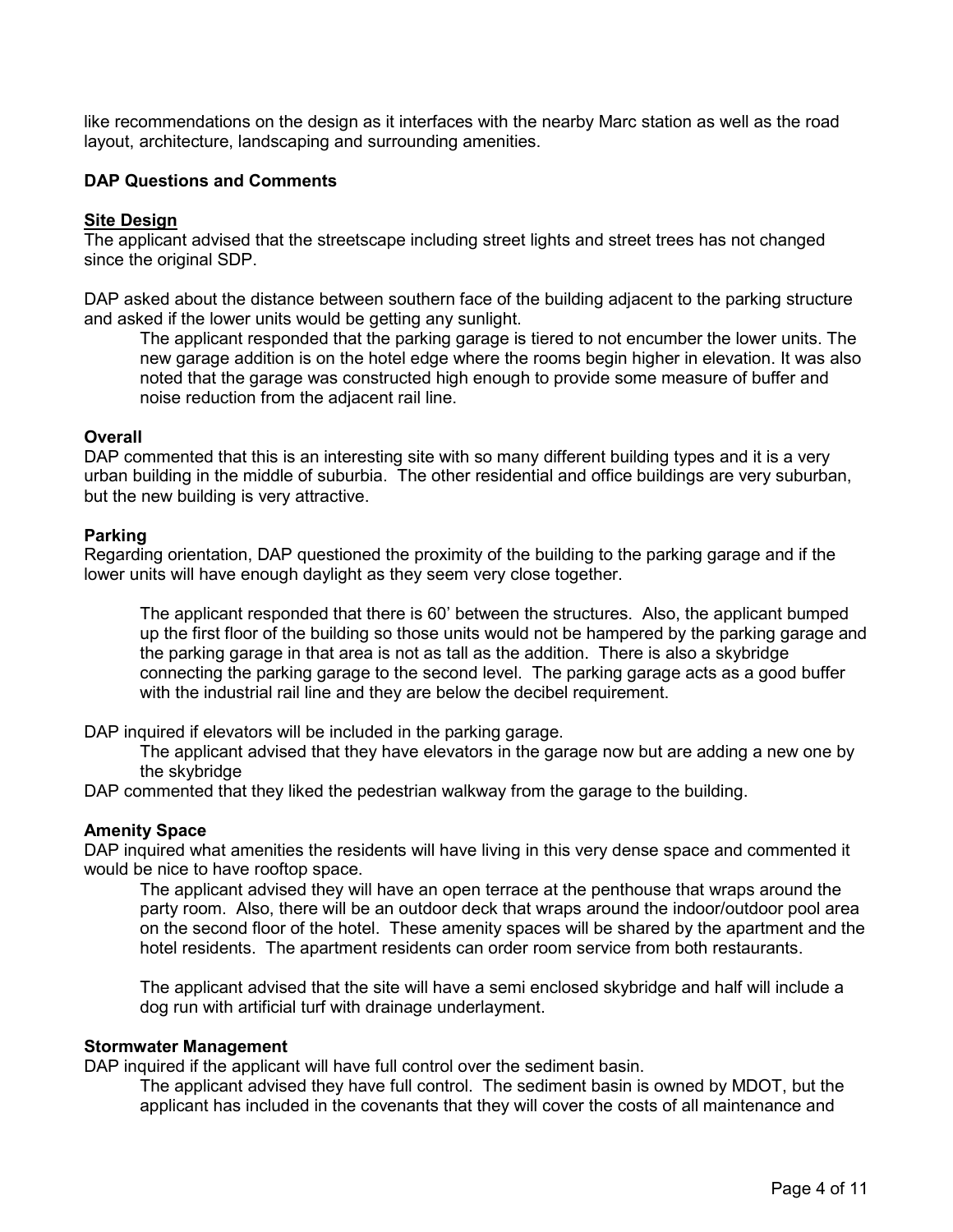betterment of the site. They will maintain around the parking garage, but not within the parking garage.

DAP inquired if there was a small bio retention pond in the rear of the parking garage and what was it supposed to represent.

The applicant advised that is correct and it is a micro bio retention that will treat the new parking condition. Additional impervious material was not added, but the grades have been rearranged. The whole parking garage will be treated by the micro bio retention pond behind the garage.

#### **Waterline**

DAP commented that the location of the water line may become a large maintenance issue and the applicant may want to consider pushing this out further from the building.

#### **Landscape**

DAP commented that a landscape plan was not included and the streetscape with street trees and plantings is extremely important in dense areas to give some relief to the ground plane.

The applicant commented that it is a very tight site and that they recessed the building as much as possible. Trees would obstruct the building, but greenery could be incorporated on the arrival side. The green lawn areas will have a lot of vegetation included. The applicant intends to complete and compliment the streetscape.

DAP advised that when submitting the final submissions that landscape plans are provided to DPZ so DAP can review it. It will add a lot to the project to provide shade and relief. DAP commented that the landscaping looks stark. DAP advised it would be beneficial to add pops of color and street trees even if they are columnar in nature.

The applicant advised that they are maintaining the street trees along Junction Drive and the same number of trees on the SDP plan will be included. Along the residential building there will be 3 street trees with tree pits. There is not much room in the rest of the streetscape since 8' wide sidewalks need to be included. This is an urban façade with not a lot of opportunities for landscape. The applicant advised to add lushness they will incorporate large scale pots along the building. Large planters will also be used to section off the outside seating area for the restaurant. Any green areas on the plan can include trees or other vegetation, especially at the island at drop off. This project is subject to the TOD landscape requirements and there is quite a bit of landscaping around the residential and office buildings and around the garage. The area to the west of the hotel will be a stormwater management amenity with a fountain and lighting as well as a walking path, 3 overlooks with gazebos that have already been built.

DAP commented that there are many components at this site including office building, hotel, residential, retail and parking and people staying there will want the area to feel like a neighborhood and be able to walk. Streets trees and street lighting will make the area feel more like a neighborhood. DAP encourages the applicants to create a pedestrian environment at the ground level.

DAP commented that greenery could be added to the rooftops for residents to garden since you are so limited on landscape space.

## **Architecture**

DAP commented that they like the new hotel and residential building and it will be noticeable from the Marc train and advised that they like the composition and feel of the building.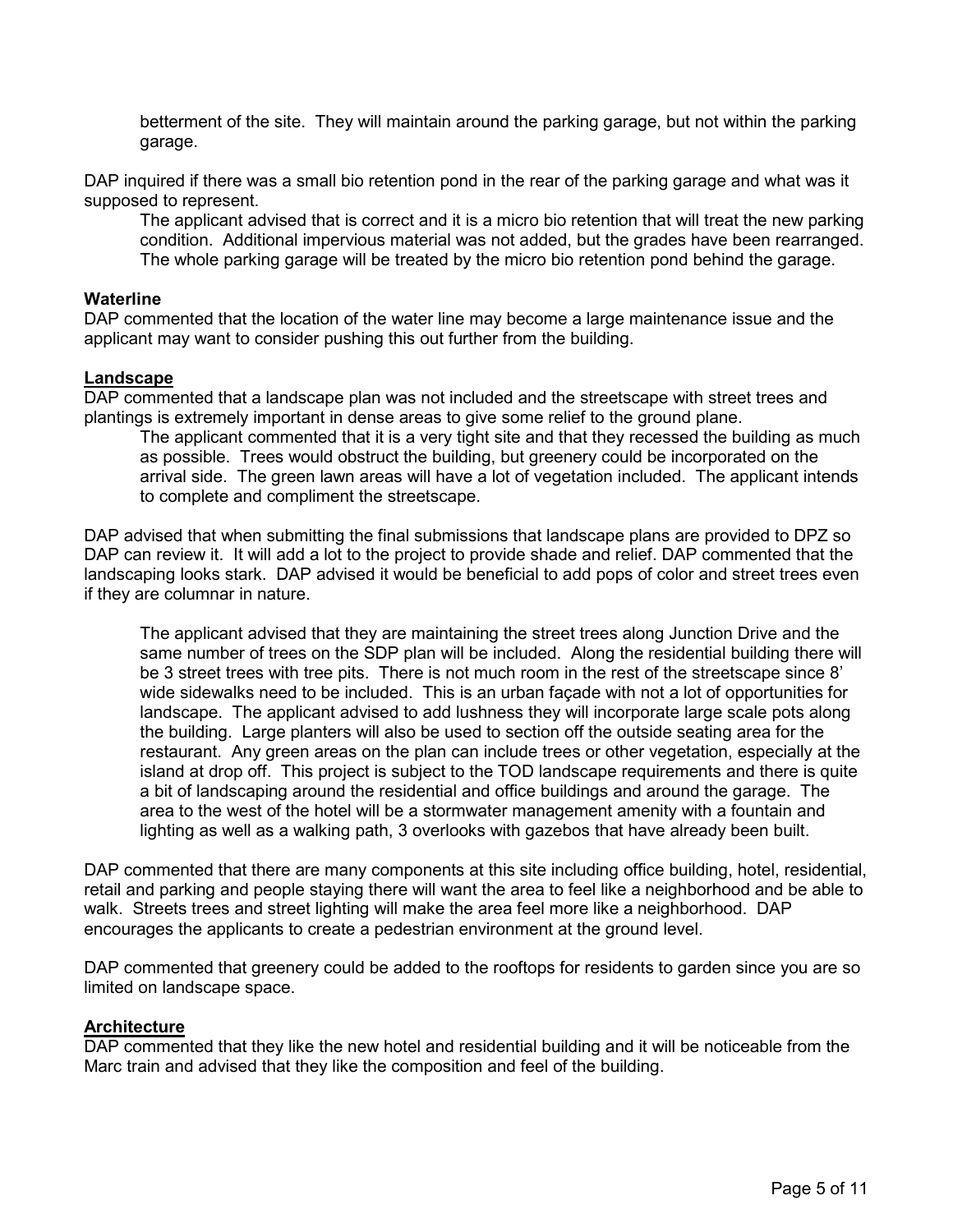DAP inquired if the building material used will be EIFS and wanted to confirm the materials for the darker parts of the façade.

The applicant advised that the larger structure is covered with EIFS, but also has pre-cast panels made of masonry and glass, especially at the ground level. The darker parts on the façade are aluminum windows.

DAP commented that the base does not seem proportionate to the scale of the building and feels "squatty" at the base with the mass above it and it is important to keep the human scale for the neighborhood.

The applicant responded that the towers are cantilevered over the base. The base is pushed in to accommodate the sidewalk.

# **DAP Motions for Recommendations**

No motions were made.

# **4. Review of Plan No.** 22-10 Elkridge Crossing II, 3200 Washington Blvd

Applicants and Presenters: Engineers: Paul Cavanaugh (Fisher, Collins & Carter) Developers: Barry Mehta, Chetan Mehta (Elkridge Developers) Architect: Amit Barman Landscape Designer: Kelly Mayo (The Enchanted Gardener)

## **Background**.

The 12.74-acre site is zoned CAC-CLI and located on multiple parcels along Washington Blvd. The CAC (Corridor Activity Center) zone accommodates pedestrian oriented, urban activity centers with a mix of uses. CAC encourages multi-story buildings along the Route 1 frontage, with ground floor retail and parking to the side and rear. The Elkridge Crossing development received sketch plan approval in 2004 and phase I was completed in 2014. It included 214 units with a mix of apartments and townhomes on approximately 13.76 acres. Development of Elkridge Crossing II, approved in December 2018 has progressed through two sections since the last DAP review with 71 townhome units being completed in Sections I and II along the northern portion of the property. The revised Elkridge Crossing II plan now proposes a mixed-use development of 188 townhomes and two commercial buildings. Additional townhouse units are proposed to replace available parking at the northern section of the site, the main open space focal area is proposed to be reduced to provide additional townhouse units, and a portion Bharat Way is being eliminated and additional units are infilling the previous sticks of townhomes.

## **Applicant Presentation**

The first sketch of this plan was approved in December 2018 to restart this project and included 158 townhomes and 48 apartments in the 2 front buildings for a total of 206 units. This is in addition to the 220 units that are in the existing community already. The applicant was granted and still has the full allocation of 206 units. The applicant planned child care in 1 building and retail in the other building at the street level and 3 floors of 24 apartments in each building. The concept of 2 matching structures and the hardscape related to Rt 1 remains unchanged.

The applicant advised that having a childcare center below regular apartments would be an issue for the children's safety. The applicant explored the option of 55+ age restricted apartments but found that CAC zoning does not allow age restricted apartments even with a conditional use. The applicant found that an assisted living facility is allowed and there is a need for more assisted living facilities in the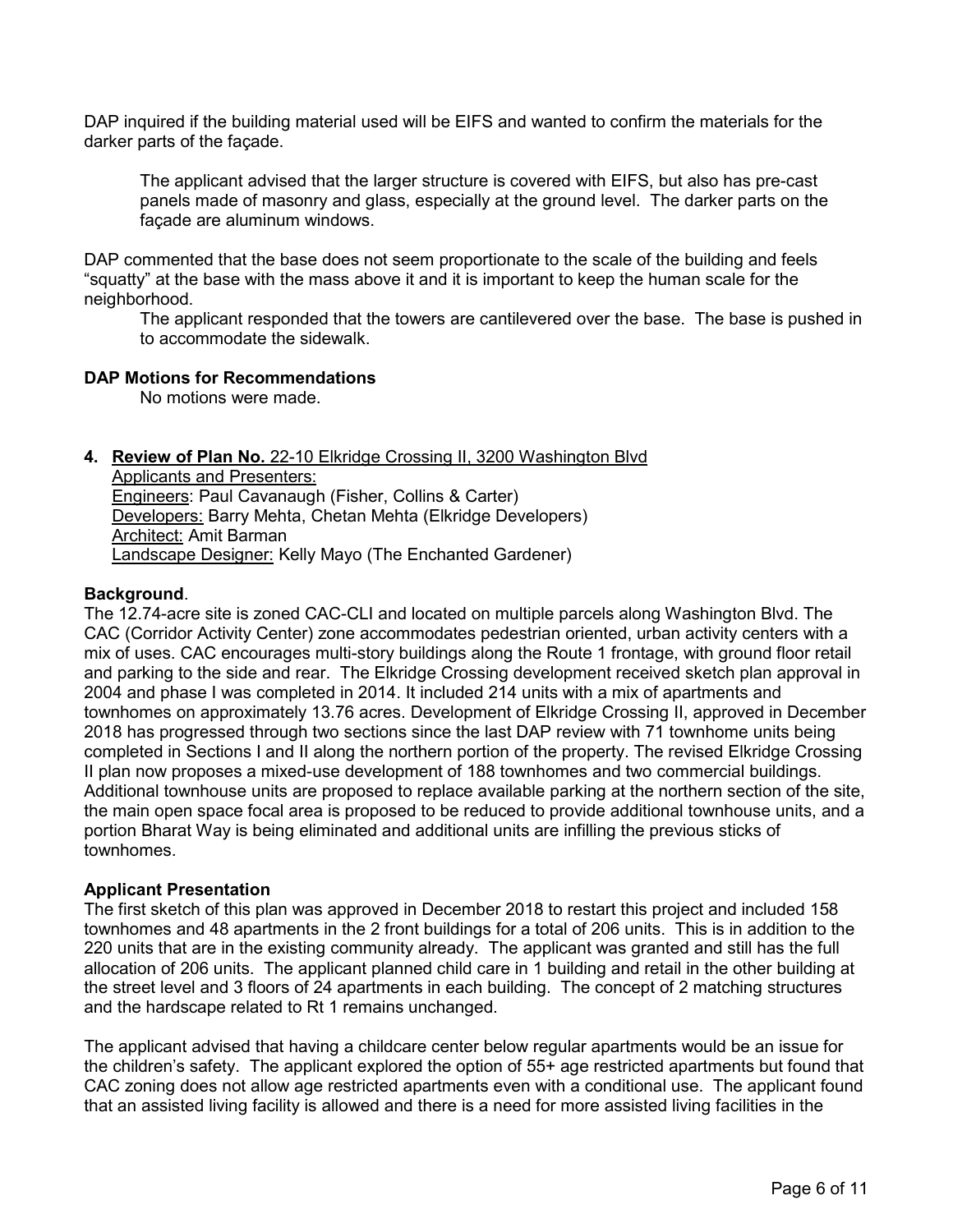county. The applicant proposes to replace the apartments to an assisted living facility with a medical adult daycare center in the 2 front end buildings. The applicant would like the DAP's permission to give up the 48 apartments from the frontage buildings and replace them with 30 townhomes and return the 18 excess allocations to the county. The applicant would like approval to reduce the total density from 206 total mixed units to 188 16'x40' townhouses that are a mixture of front and rear loading. The townhomes will have a 2-car tandem garage and an 18' driveway for a  $3<sup>rd</sup>$  parking space and additional parking has been provided on site. It was noted that the county only requires 2 spaces per unit and .5 spaces/unit for visitor parking.

Elkridge Elementary and Elkridge Landing Middle schools will connect to the community via a stair/ walkway from Daniel John Lane. The applicant proposes before and after care school care as well as full day daycare that would be convenient to the families in the community.

The main floor of the retail building will include a coffee shop, hair salon, laundry, medical offices and home improvement contractor, etc. The applicant specified that more amenity and open space than required has been added which includes far more than the previous sketch plan. The townhomes will have exterior material options such as brick or stone veneer or vinyl siding with bump out windows and have optional decks or rooftop patios.

The applicant suggested the road network is a well-organized street pattern that provides circulation throughout the community. The 35 units (section 1) on Calvin Ct and 35 units on the corner of Mugat Way have already been built. Section 2 includes the 2 sticks of units on Emily Jane Lane and opposite the model units on Mugat Way.

The required parking for the residential units is 470 spaces and the applicant is providing 620 spaces which is more than 30% excess parking. The utilities are designed in accordance with the county design manual and the applicant will provide public water and sewer connections that will safely convey the storm water runoff and manage it onsite and at the connections to Rt 1. The stormwater management is designed in accordance with the county and state requirements which includes retrofitting existing facilities and is included as part of the amenity space. The amenity stormwater management is evenly distributed throughout the property and will provide the point source treatment with small scale practices including dry wells, planter boxes and opportunities for pervious pavers. The amenity space is a required 2.64 acres, but the applicant is proposing 3.64 acres distributed throughout the community.

Landscape Designer, Kelly Mayo, presented the landscape plans for the open space sections 1-5 in detail. The primary goal of the applicant is to create quiet enjoyment spaces with accessibility and light activity spaces with trees, native plants and pollinator friendly options. The applicant will also provide community garden space, benches, walkways, gazebos, fire pits, covered barbeque areas and outdoor fitness spots with permanent equipment. Other amenities being considered include a community pavilion and deck, pickle ball court, bocce ball court, putting green, sand volleyball court, tot lot, bench swings and a tiered grassy plaza. The applicant plans to remove invasive species as needed. The 2 commercial buildings at the front of the community will have an upscale downtown feel. The building on the right will have street level parking, 2 levels of child daycare and an adult day care facility at the top level. The street level parking will be screened from Rt 1. The ground floor of the building on the left will house restaurants with outdoor seating, laundry, hair salon, medical offices, etc. with 2 levels of assisted living on top. A connector bridge is proposed to join the 2 sides of the building together and will create a gateway into the community. A 2' tall sign and logo will be on top of the gateway with the community name, Elkridge Crossing. A similar sign will adorn a freestanding feature wall at the central pavilion.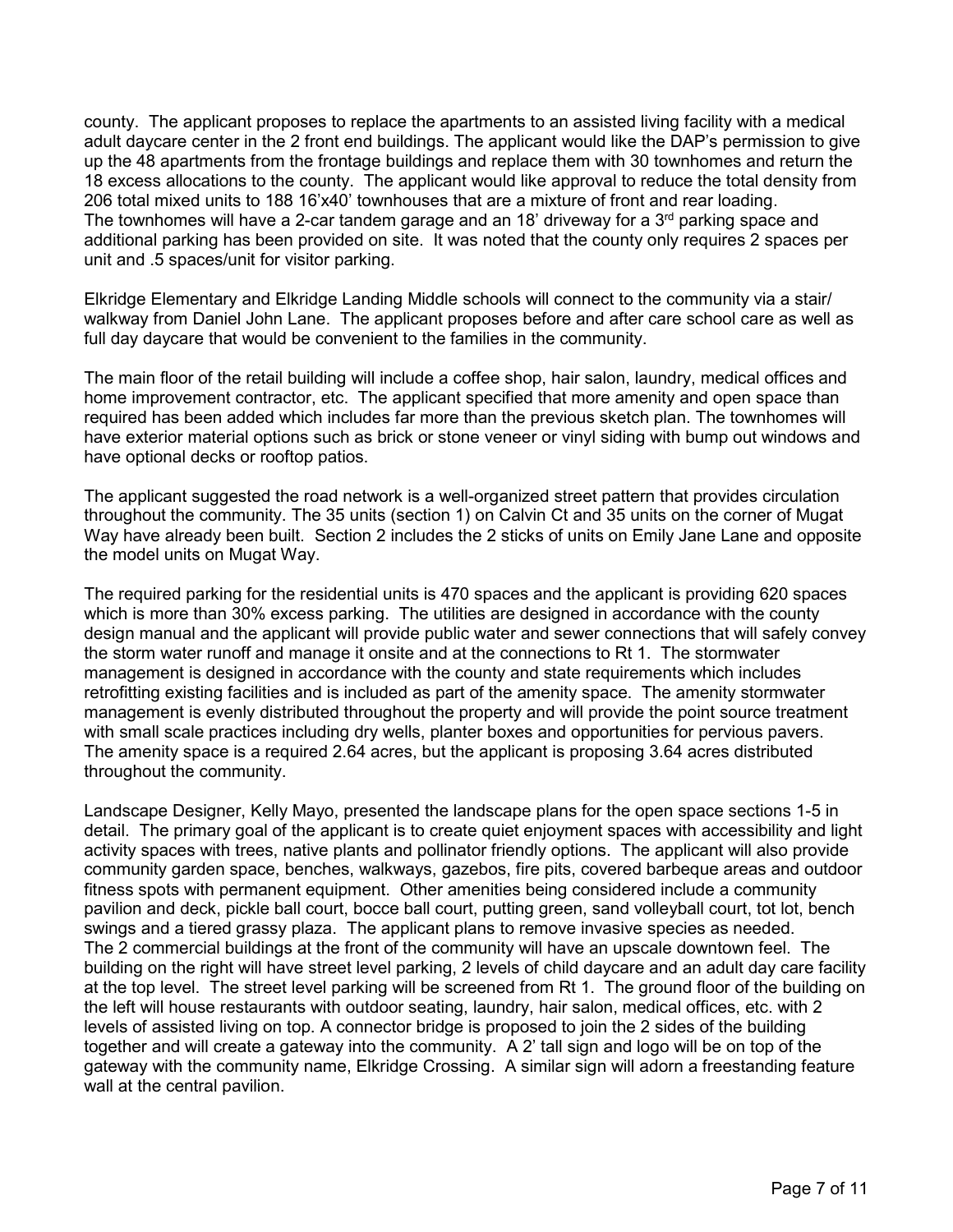# **Staff Presentation**

This is a new revised design for the Elkridge Crossing II development. The panel last saw this project in December 2018. The first 2 sections of development have been completed in accordance with the approved sketch (S-19-005) which include the northern most units along Mahant Way and the first few sticks of townhomes along Bharat Way up to section 3. DPZ noticed that submitted plans began diverging from the original approved sketch. DPZ thought it prudent to pause the project review at this time and have the panel review the new layout and proposed product. DPZ is still reviewing the plans concurrently. This is still a mixed-use development with 2 commercial buildings along Rt 1. It will be the same townhome designs with NVR architecture that was previously reviewed by the panel. The uses of the commercial buildings have changed, and the overall layout has changed and there are many differences between the current approved plan and this proposal. These include the configuration and location of the open space amenity areas, the pedestrian and vehicular circulation, the number and organization of townhouse units, and overall feel of the project. DPZ would like the panel to make recommendations and evaluate the new orientation layout and site design. DPZ asks the Panel to make recommendations on landscaping, hardscaping, furnishings, the interface with Rt 1, parking, amenity spaces, stormwater management, grading and the overall layout. Any revisions or enhancements to adjust the design would be greatly appreciated. Some necessary elements such as retaining walls are currently constructed and may affect the recommendation.

## **DAP Questions and Comments**

The DAP previously reviewed this project at the December 5, 2018 meeting and made the following meeting recommendations.

1. The applicant should consider differentiating alleys and streets in an appropriate manner.

2. Development fronting Route 1 should meet the intent of the guidelines and create an urban frontage along Washington Boulevard.

# **Site Design**

## **Overall**

DAP commented that there seems to be less open space than more. The central main space is being squeezed in on both sides with more townhomes. DAP also commented that the central park is now off center from the roadway and is no longer a focal point at the end of Doctor Patel Drive. There are a lot of dead-end streets and no street trees that were in the other scheme. There will not be any green areas in the design. The design is very different from what they were going to build before. This design is a major step back from where the applicant was in a significant way.

DAP suggested it would be better to take some of the townhouses and turn them into a smaller footprint apartment building to free up some of the streetscape and open space since it is just too crowded. The original sketch plan had a green space focal point when you entered the community and now there is just leftover green space. The previous plan had a much better design organizing elements that included landscaping. The applicant is squeezing in as many units as possible and not paying attention to any details.

DAP states the applicant should have included the previous renderings to view side by side and color coded what was changed and the style should match.

DAP commented that the original design had an order to the whole complex. When entering the community visitors would come in through the main drive that centers on a focal point and green space. Now the green space is not on center anymore and there is no focal point as you drive into the community and that makes it clear the applicant is trying to fit more units in there. The focal point could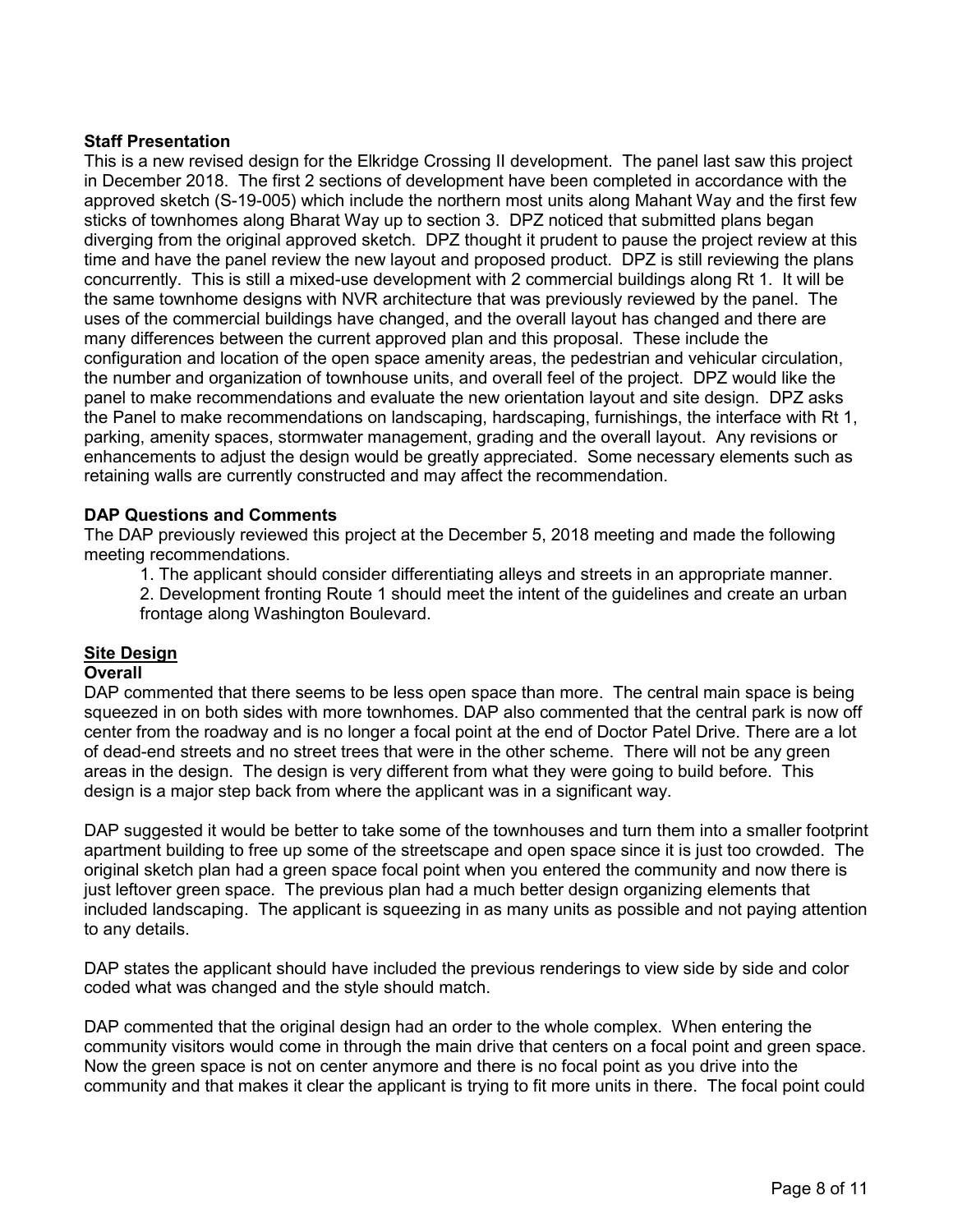have had a sculpture element or something that shows you are in the heart of the community and would serve as the focal point of Elkridge Crossing Way.

The applicant advised that the 2 buildings in the front had 2-4 floors of apartments with 24 units in each building.

#### **Number of Units**

The previous plan had 158 townhouses + 48 apartments for a total of 206 units. The new plan has 188 townhouses which is an addition of 30 townhouses.

DAP advised it is not a one for one comparison with apartments and townhouses and the new design is a completely different plan style. The townhouse layout and design takes up much more space and requires more parking.

## **Parking**

DAP advised that having guest parking in the driveways will be insufficient and the streets will be filled with cars and trash/recycling receptacles.

The applicant advised that the 48 apartments that were planned for the 2 buildings required 2.5 parking spaces for each apartment for a total of 120 parking spaces. By eliminating the eliminated the apartments and changing to assisted living. For 50 assisted living beds, 25 parking spaces are required. The area that was a huge parking lot above the 2 frontage buildings allowed the applicant to add more units to have a more consistent community of same priced, same style type of townhouses instead of a mix of apartments and townhouses. The community was not very happy with the apartments and felt they would lower the value of the townhouse units. The townhouses are selling at \$500,000 price range and the apartments would be much lower. The density has not been increased but reduced.

DAP responded that these changes made the plan worse and the applicant is justifying it because of the change in use of the front buildings.

## **Open Space**

DAP commented that some of the areas that are suggested as open space are just left-over spaces that could not accommodate more units. DAP commented that the previous plan was better and noted that DPZ will need to address this.

The applicant advised there is 1 acre more of open space.

DPZ staff advised that the amenity space calculations presented have not been verified to be accurate yet.

DAP advised there is a difference between buffer and usable open space. The open space around the perimeter is buffer zone and has walls and no pathways and is not usable amenity space.

DAP commented that they appreciate all the amenities that were discussed and were driven by community input. DAP questioned if those amenities would really be built if there is not a formal design. DAP inquired who would maintain the amenities such as the community garden. This project should have been looked at from the beginning and created a central park for both sides of the community and not have amenities tucked behind people's townhouses. All the amenities are disjointed, and it is not a complete recreational package that should all be in a park and not scattered throughout the community.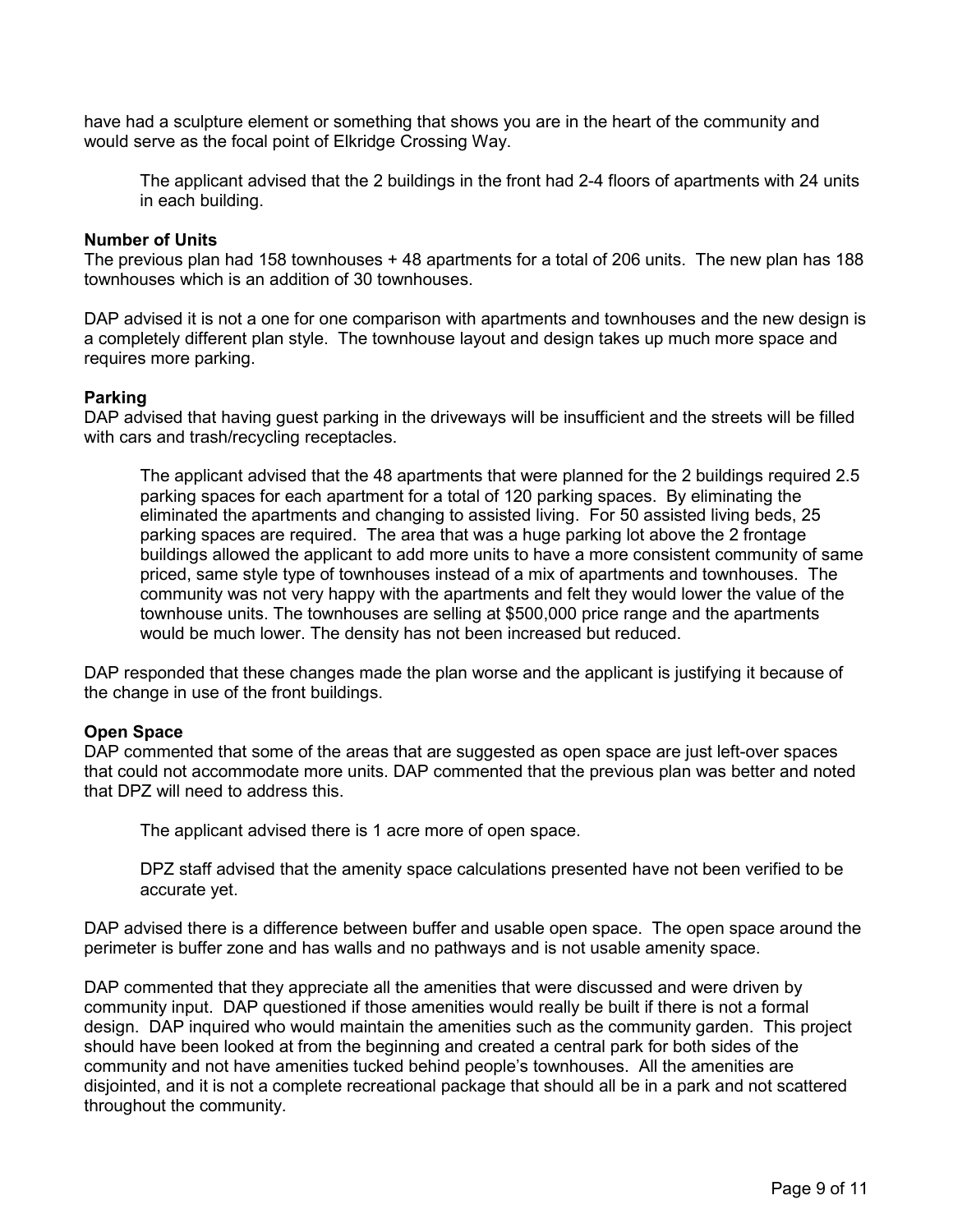The applicant responded to there will be a circuit of walkways and it will be accessible. The applicant loves the idea of a central park but understands that this is a high-density community and they are making the best possible use of the space. The applicant is not sure how to address the differences between a buffer zone and useable space. The community will be very walkable.

DAP commented that there are no street trees shown, and the green space is not a green necklace around the community, and it is very disjointed. Green space should have all been designed at the heart of the community and not left-over space. DAP explained that the landscape elements should be shown on the plans to illustrate the design and style to the panel.

The applicant advised that many street trees have been ordered for this community and are proposed to be planted.

DAP advised that unless we reject the plan that the panel has 1 opportunity to ensure the plans are meeting the guidelines for landscape and architecture and they are not seeing that on the plan. There needs to be an organized structure for designing the tree lined streets. DAP advised that the panel needs to see a defined landscape plan with schedules, species, numbers, and sizes.

The applicant advised that the county has very elaborate landscaping requirements and they will be meeting all the requirements.

## **Assisted Living Facility**

DAP questioned whether you will find an operator for a 48 unit assisted living facility.

The applicant advised he is a certified assisted living manager and currently own and run an assisted living home for April Bloom.

#### **Landscape**

DAP would like to see a professional landscape plan for the streetscape and open spaces with plant schedules that they normally receive with submissions to see the types, sizes and species of what is proposed.

## **Architecture**

DAP advised they would appreciate seeing plans and elevations of the units. DAP inquired if the units are narrower than the previous design.

The applicant advised they are the same units that have been there all along and section 1 is built. The units are 16' wide by 40' deep units with 18' driveways in front of them. The Ryan townhomes are very popular units. The applicant advised that the wider units are previously built and are 2 over 2 which is part of Elkridge Crossing I. Elkridge Crossing II is the piece to the left that wraps around and connects.

DAP commented that they need to see the architecture and only saw a rough sketch of the gateway and nothing of the individual housing units.

## **DAP Motions for Recommendations**

DAP Chair Robert Gorman made the following motion:

That the applicant addresses the following items, describe how the current proposal is better from a design perspective, and return to the DAP for a second review.

- 1. A more rational road plan.
- 2. Allow more additional guest parking on the street.